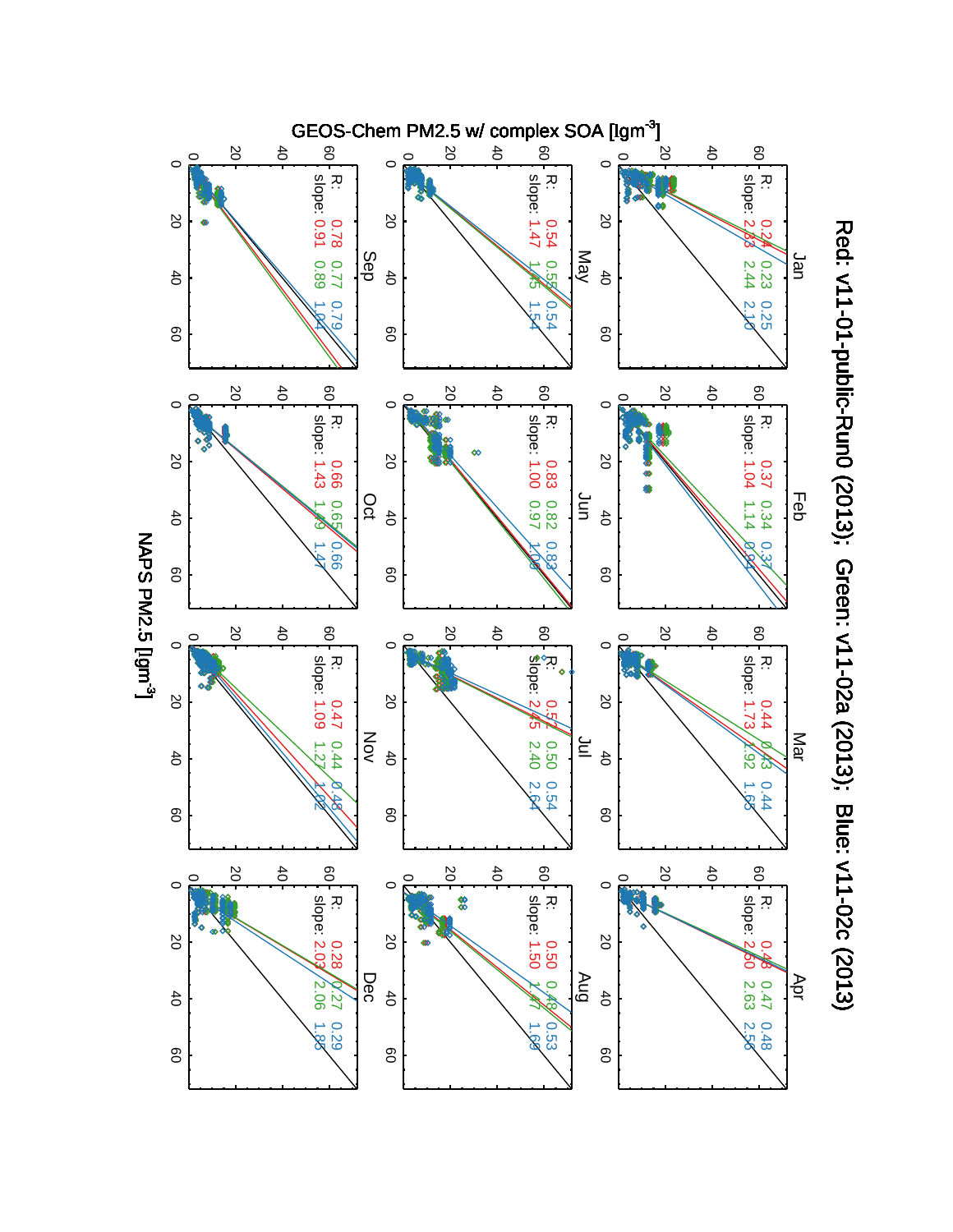

Red: v11-01-public-Runo (2013); Green: v11-02a (2013); Blue: v11-02a (2013); Red: v11-01-public-Run0 (2013); Green: v11-02a (2013); Blue: v11-02c (2013)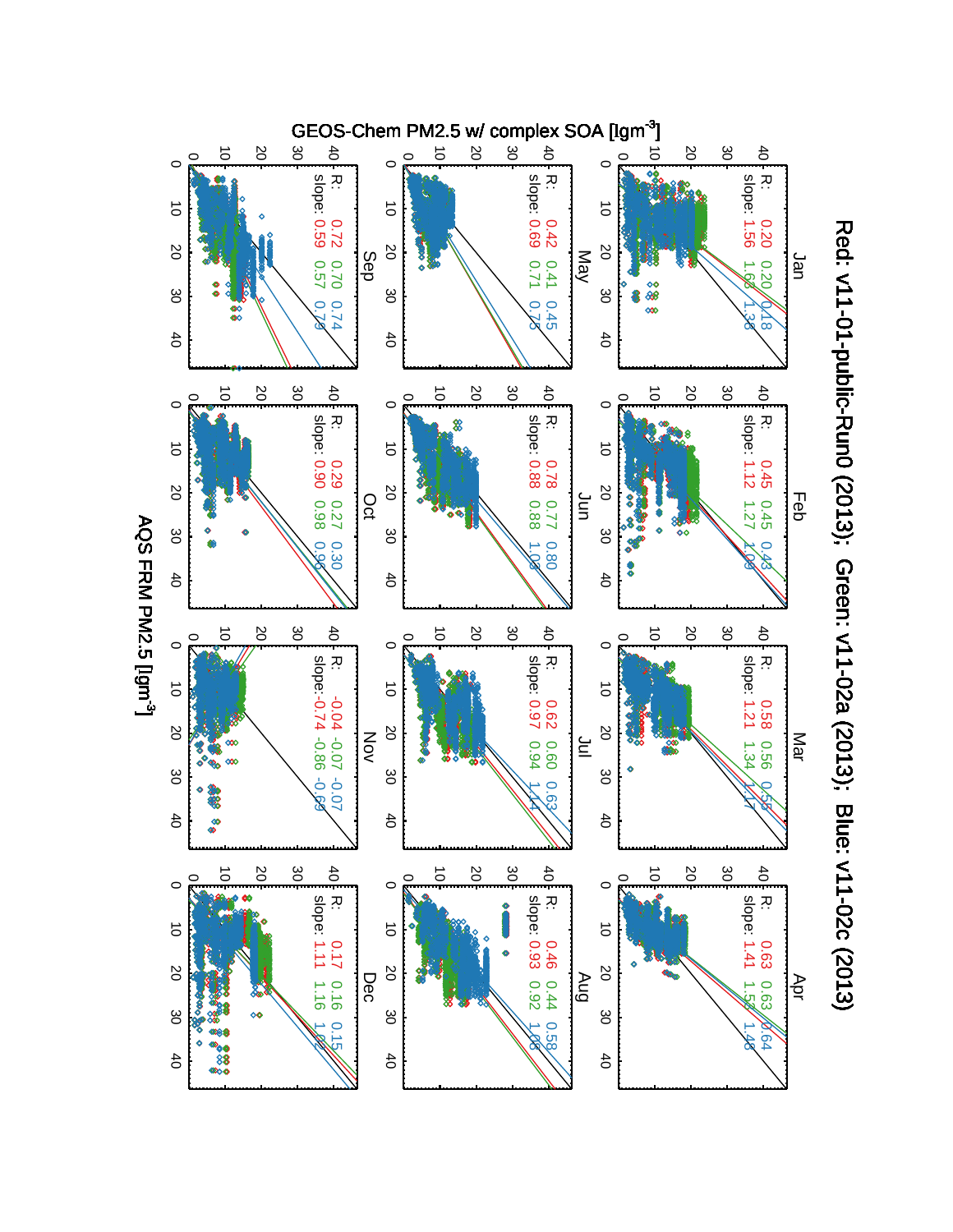

Red: v11-01-public-Rund (2013); Green: v11-02a (2013); Blue: v11-02a (2013); Red: v11-01-public-Run0 (2013); Green: v11-02a (2013); Blue: v11-02c (2013)